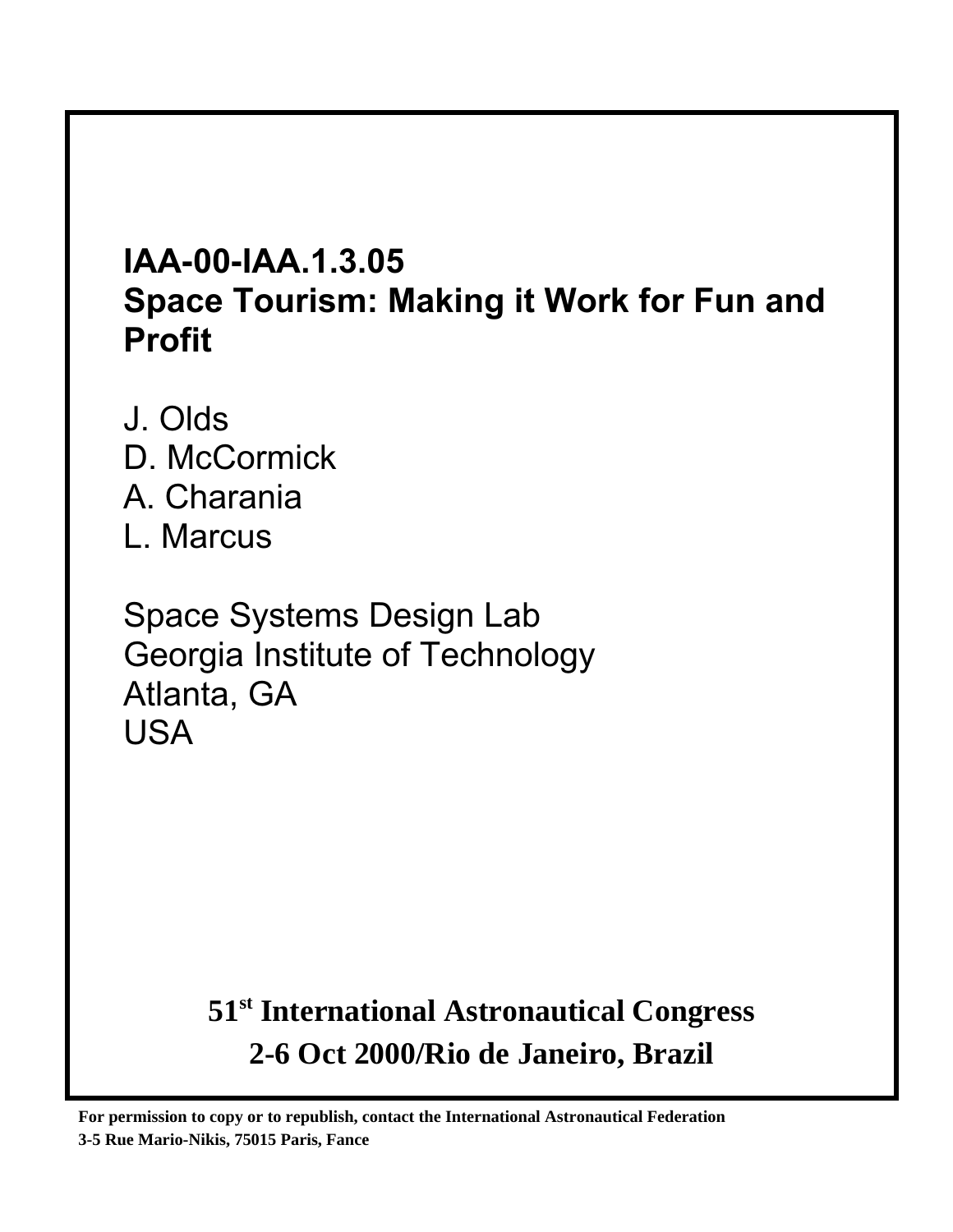# **Space Tourism: Making it Work for Fun and Profit**

Dr. John R. Olds<sup>\*</sup>, David McCormick<sup>†</sup>, Ashraf Charania<sup>†</sup> and Leland Marcus<sup>†</sup> Space Systems Design Laboratory School of Aerospace Engineering Georgia Institute of Technology, Atlanta, GA 30332-0150

## ABSTRACT

This paper summarizes the findings of a recent study of space tourism markets and vehicles conducted by the Space Systems Design Laboratory at Georgia Tech under sponsorship of the NASA Langley Research Center. The purpose of the study was to investigate and quantitatively model the driving economic factors and launch vehicle characteristics that affect businesses entering the space tourism industry. If the growing public interest in space tourism can be combined with an economically sound business plan, the opportunity to create a new and profitable era for space flight is possible. This new era will be one in which human space flight is routine and affordable for many more people. The results of the current study will hopefully serve as a guide to commercial businesses wishing to enter this potentially profitable emerging market.

#### NOMENCLATURE

| AF                      | airframe                           |
|-------------------------|------------------------------------|
| DDT&E                   | design, development, testing and   |
|                         | evaluation                         |
| <b>FY2000</b>           | fiscal year 2000                   |
| <b>TOC</b>              | initial operating capability       |
| IRR.                    | internal rate of return            |
| <b>LMN<sub>o</sub>P</b> | Launch Marketing for Normal People |
| <b>NASA</b>             | National Aeronautics and Space     |
|                         | Administration                     |
|                         | net present value                  |

<sup>\*</sup> *- Assistant Professor, School of Aerospace Engineering, Senior Member AIAA.* †

| <b>RLV</b> | reusable launch vehicle             |
|------------|-------------------------------------|
| SG&A       | Selling, General and Administration |
| <b>TAT</b> | turn around time                    |
| <b>TFU</b> | theoretical first unit              |
| <b>TIF</b> | time in flight                      |
|            |                                     |

#### INTRODUCTION

#### Study Overview

The present research was conducted in four distinct phases. Phase 1 consisted of the development of a new flexible modeling tool for simulating the future space tourism launch market. This new tool, LMNoP, predicts the number of passengers (space tourists) available to the market in any given year as a function of ticket price, expanding market size, perceived reliability, number of launch sites, orbital vs. sub-orbital capabilities, passenger accommodations, airframe lifetime, and other variables. Coupled with launch vehicle characteristics such as development cost, turnaround time, recurring cost, and number of passengers, the LMNoP model allows an analyst to model the economic attractiveness of any proposed space tourism scenario. LMNoP is a stochastic model and directly treats uncertainty in market size and growth using Monte Carlo simulation techniques. The economic results are therefore distributions of expected return on investment, net present value, etc. for an optimized ticket pricing strategy. Phase 2 has tested this new tool is tested on several proposed space tourism transportation options to determine if any makes a strong business case. Phase 3 of the project has identified and prioritized the major economic drivers for a profitable business case and has useful established goals/targets for the most important

*<sup>-</sup> Graduate Research Assistant, School of Aerospace Engineering, Student Member AIAA.*

Copyright ©2000 by John R. Olds and David J. McCormick. Published by the American Institute of Aeronautics and Astronautics, Inc., with permission. Released to IAF/IAA/AIAA to publish in all forms.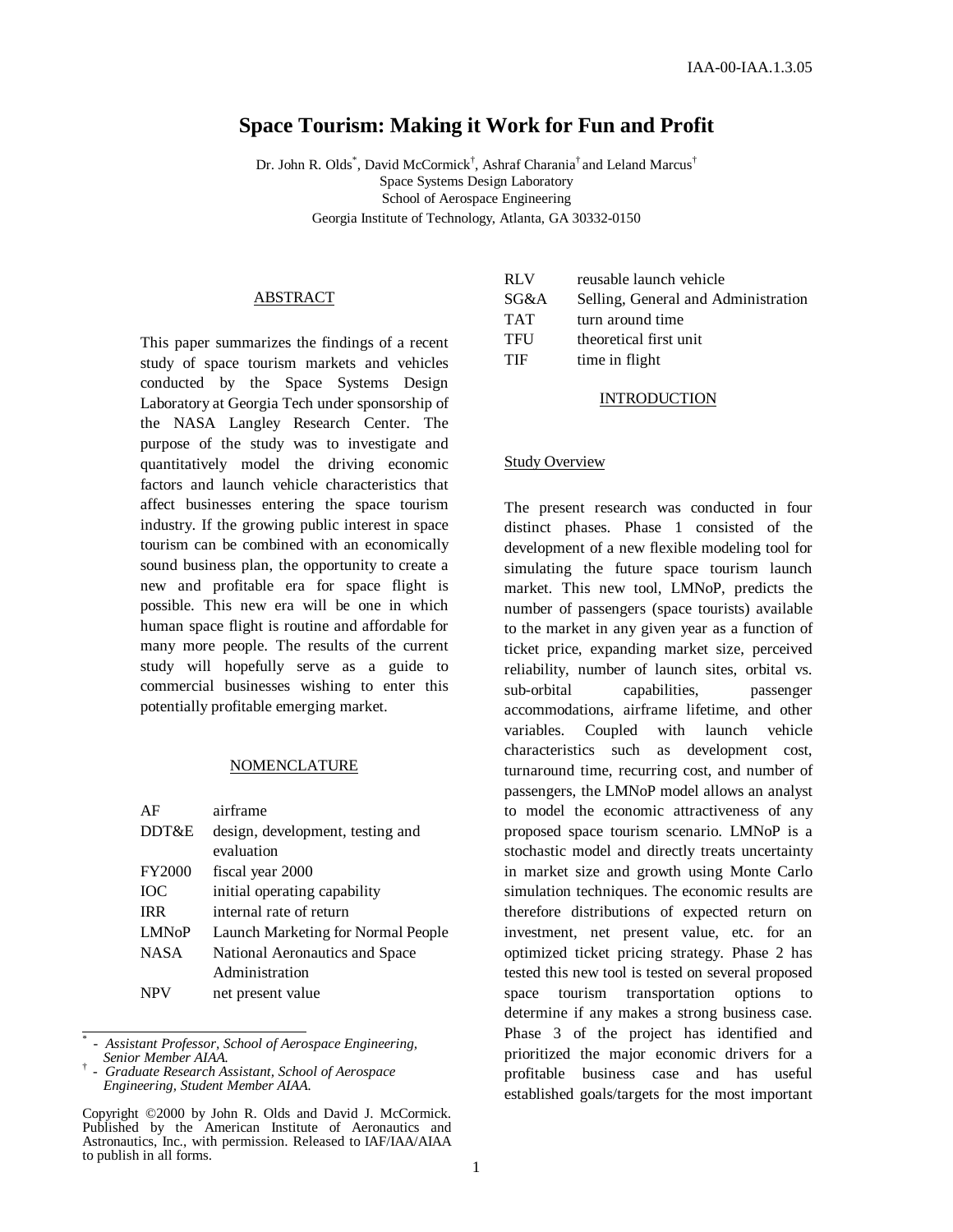vehicle characteristics (e.g. reliability  $> 0.9999$ , investment cost  $\langle$  \$1.5B). Phase 4 used the sensitivities generated by Phase 3 to find an economically viable space tourism transportation option.

# Background

As regular Space Shuttle and Soyuz flights make spaceflight seem routine to many people, the subject of private space tourism is making appearances in the popular press with increasing regularity.



*Figure 1 – Space Tourism Theme Park.*

The conclusions of many studies to date are that this business area will be lucrative. Penn and Lindley conclude that with near-term reusable technology, a viable space tourism business can be created using very high flight rates and inexpensive propellants.<sup>1</sup> They also conclude that the market size is adequate to support the industry. The argument was a the extremely high flight rates, the cost of expensive cryogens actually became a driving factor in cost, contrary to current launch vehicles, where propellant costs are small enough compared to other costs that they can essentially be overlooked. To further bolster reusable launch vehicle flight rates, synergies between a high flight rate space tourism model and a high flight rate cargo market like space solar power were also identified.<sup>2</sup> A similar conclusion is reached by

Rogers who supports a shift in mindset for future launch vehicle projects to vehicles with high operability and low costs for launch. 3

To assist the space tourism segment of the industry, there are many other synergies with ground-based industries such as theme parks and advertising. <sup>4</sup> These could help reduce some of the economic burden when compared to an exclusive passenger carrier activity. These ground-based industries could also be enablers for space tourism.

Factors such as this combined with the promises of certain new technologies intended to make human space flight both safer and more cost effective, make private space flight seem more likely than ever.

# **Motivation**

Point - Spaceflight has intrigued the popular consciousness since before mankind even knew of its possibility. The vastness of the cosmos combined with the feeling of discovery is an experience enjoyed by most only vicariously through astronauts. Just as atmospheric flight was first only experienced by few onlookers gawking at early barnstorming and select members of the military, then progressed to be experienced by only the very wealthy to the current day or routine air travel, space travel should eventually progress to the average person. It is the destiny of spaceflight to follow this same paradigm and open the heavens to the masses.

Counterpoint – That's all great, but I want to make money.

To date, it has been hard to get around Counterpoint. Certainly, as evidenced by government programs, it is technically feasible to send humans into space for extended periods of time and return them safely to earth. Thus, the economic challengeis the only thing standing in the way of the enjoyment of space for orders of magnitude more people than enjoy it today. What cost goals do the aerospace community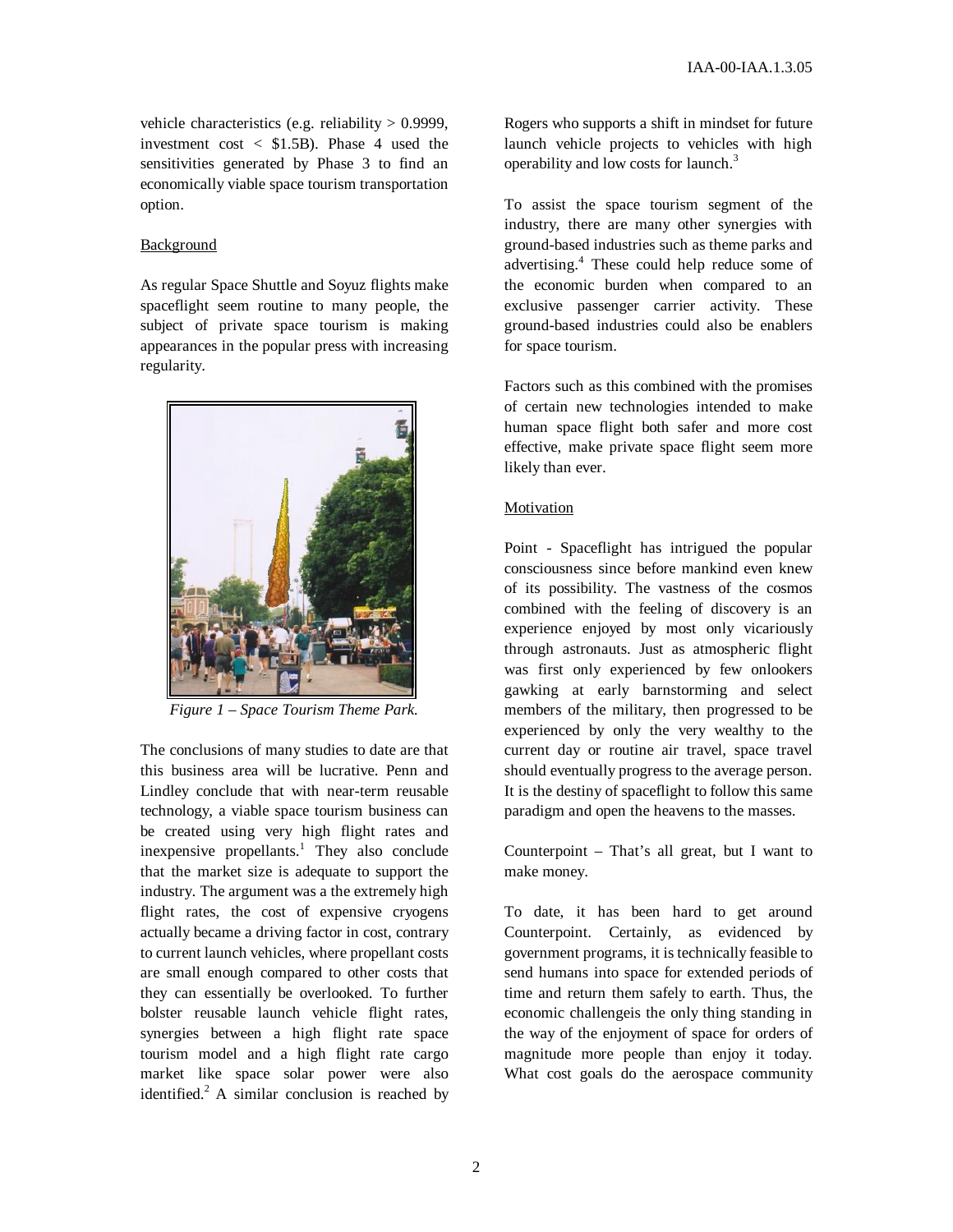have to meet in order to bring this industry to fruition?

To answer those questions as well as aid future inquiries into the business of space tourism is essential to its emergence. At the center of this research is a stochastic cost analysis used to evaluate several concepts, identify driving factors in the economic viability in selected areas of the design space and then use this information in a cost-as-an-independent-variable analysis to determine the "break points" for the values of the input variables for the cost analysis. These "break points" should show how far this industry must go to be successful.

# LAUNCH MARKETING FOR NORMAL PEOPLE (LMNOP)

# **Overview**

LMNoP is a new stochastic Microsoft Excel<sup>©</sup> business simulation for space tourism created during the course of this research. It takes vehicle economic characteristics such as design, development, testing and evaluation (DDT&E,) theoretical first unit (TFU) cost, reliability, etc. and inserts these data into a random process simulation. This simulation then does a life cycle cost analysis on the vehicle based on input from a stochastic market demand model, a consequence-based vehicle failure simulation and a customer-appeal analysis module.

These then use pseudo-random number generation to create a different scenario for each recalculation of the model. The model is run on the order of one thousand trials and a distribution for economic evaluation parameters is generated. These distributions provide economic feasibility information in the form of probability distributions.

#### Life Cycle Cost

LMNoP builds a vehicle development program around projected space tourism market demand. The financial qualities of that program are determined from user defined programmatic and cost variables. The company that is building the vehicle is assumed to be the same as the provider of launch service for the space tourists.



*Figure 2 – LMNoP Economic Schematic*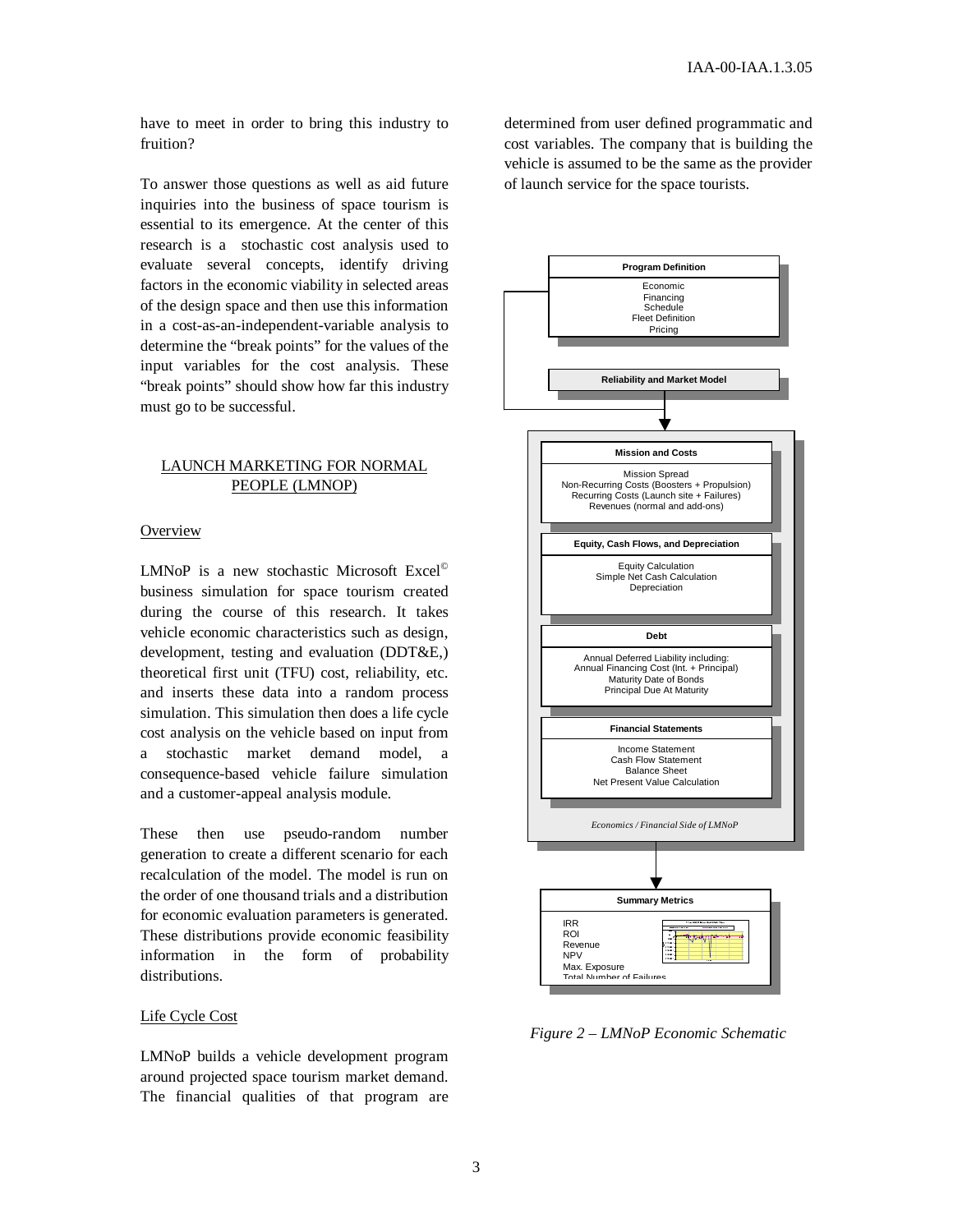LMNoP does not have the capability to cost concepts given a particular vehicle definition. The costs in the model come from other sources (such as from literature reviews for existing concepts like the Soyuz or cost estimating relationships for *Hyperion* 10 ). These costs are integrated into the LMNoP financial engine in order to determine the full financial scope of the project. LMNoP is robust enough to handle different vehicle concepts, development schemes, financing plans, and pricing structures. LMNoP is also well suited to handle new developments in operations through its use of a site fee. A built in assumption is that no vehicle will build its own indigenous launch facility (with associated capital expenditures) but rather pay user fees at some future spaceport or lease operations at existing facilities.

The economic and financial portions of the LMNoP model obtain inputs from the program definition, flight reliability, and multipliers section of the model. Financial metrics like internal rate of return (IRR) and net present value (NPV) are determined through calculation of specific program costs. These are then coupled with user-defined pricing with associated multipliers that originate in other parts of the model. Five sets of program definition inputs are needed. These are broken into economic, financing, schedule, fleet, and pricing.

# Program Definition

The economic variables that need to be defined for each analysis include the dollar year that all subsequent values are based upon, inflation rate, tax rate, discount rate, and average annual interest rate (used for calculation of the interest that needs to be paid on deferred liability or debt).

The financing variables include those that determine both the frequency and amount of equity (i.e. stock) offered as well as the per-year fixed and per-flight variable selling, general, and administrative (SG&A) expense.

The scheduling variables include user determination of initial operating capability (IOC,) program termination, years for vehicle development, and years to ramp up to full operability. Before any flights can occur, LMNoP (based upon user input) segments airframe and engine development into appropriate years before IOC.

The model can handle up to three new, separate vehicle sub-developments in the program (with the capability of modeling up to two stages for each vehicle). This can account for the same company building a sub-orbital vehicle and then transitioning in a future year to an orbital vehicle. For each stage of the vehicle (as well as where appropriate its associated propulsion module) the following fleet definition variables are needed: passenger capacity per launch, overall reliability, flight lifetime, turn-around time, time in orbit, DDT&E cost, TFU cost, learning effects, and government contribution percentages.

The pricing variables include insurance definitions, charges for failures, and site fee costs per flight. Insurance in this case refers only to vehicle liability insurance per flight based upon the expected probability of failure (1- overall reliability) multiplied by the TFU cost of the vehicle's airframe and engine. If there is a failure in any particular year, two economic effects instantly result: namely the company is out of business for a specified number of years (accepting a user defined one-time charge to account for program recovery and victim redress) and all subsequent insurance changes per flight increase by a certain user defined percentage.

If the vehicle is modeled as an already existing development (i.e. like a Soyuz) a set recurring cost per flight can be set. Yearly pricing options include both static and varying (based upon either a linear or quadratic pricing). Up to five different revenue types can be used to account for additional revenues from non-direct sources (i.e. advertising on vehicle, television revenue, etc.).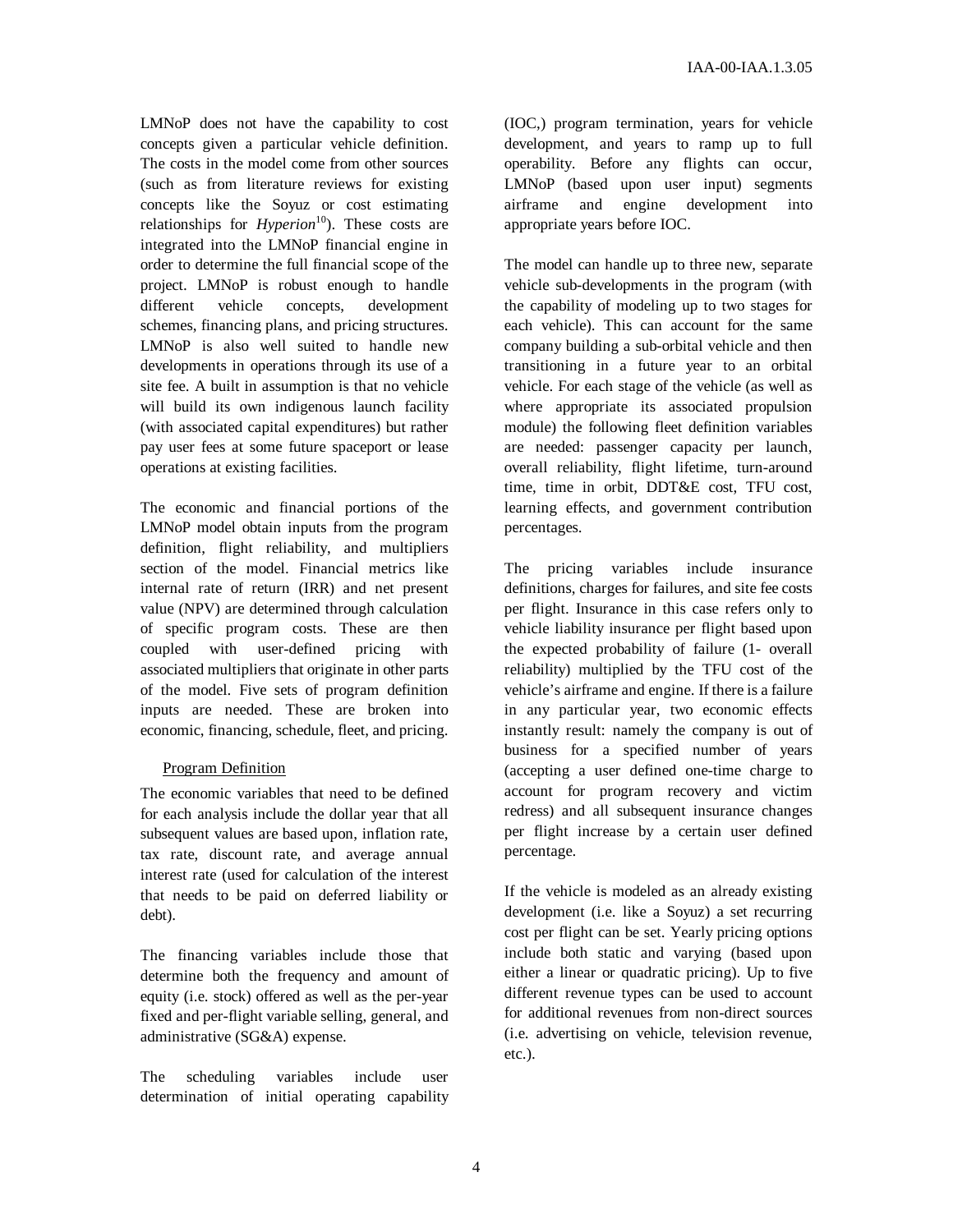(1)

## Financials

A separate mission and costs section determines the spread of flights dependent upon market captured for various prices. This translates into non-recurring costs (booster/propulsion development and government contribution), recurring costs (launch site fees and business failure charges), and revenues (from static/ variable pricing and revenue add-ons). Equity calculations are then determined along with associated deprecation schedules. Deprecation is defined using U.S. government standards based upon a 5-year depreciation of fixed assets. A separate debt calculation is made with the assumption that negative cash flows in any given year (after accounting for revenue and equity infusion) are paid off using either long or shortterm bonds  $(20, 15, 10, 5, or 1$  year varieties). For this financial analysis, the free cash flow is defined in Eqn. 1.

*Earnings before Interest and Taxes (EBIT)*

*- Taxes (tax shields from negative income years carried over until exhausted by tax liability)*

*- Capital Expenditures (airframe and engine acquisition)*

*+ Depreciation*

*= Free Cash Flow*

All the above information is aggregated to obtain the discounted cash flows and associated summary metrics like NPV (for NPV, based upon user defined discount rates).



*Figure 3 – LMNoP Schematic.*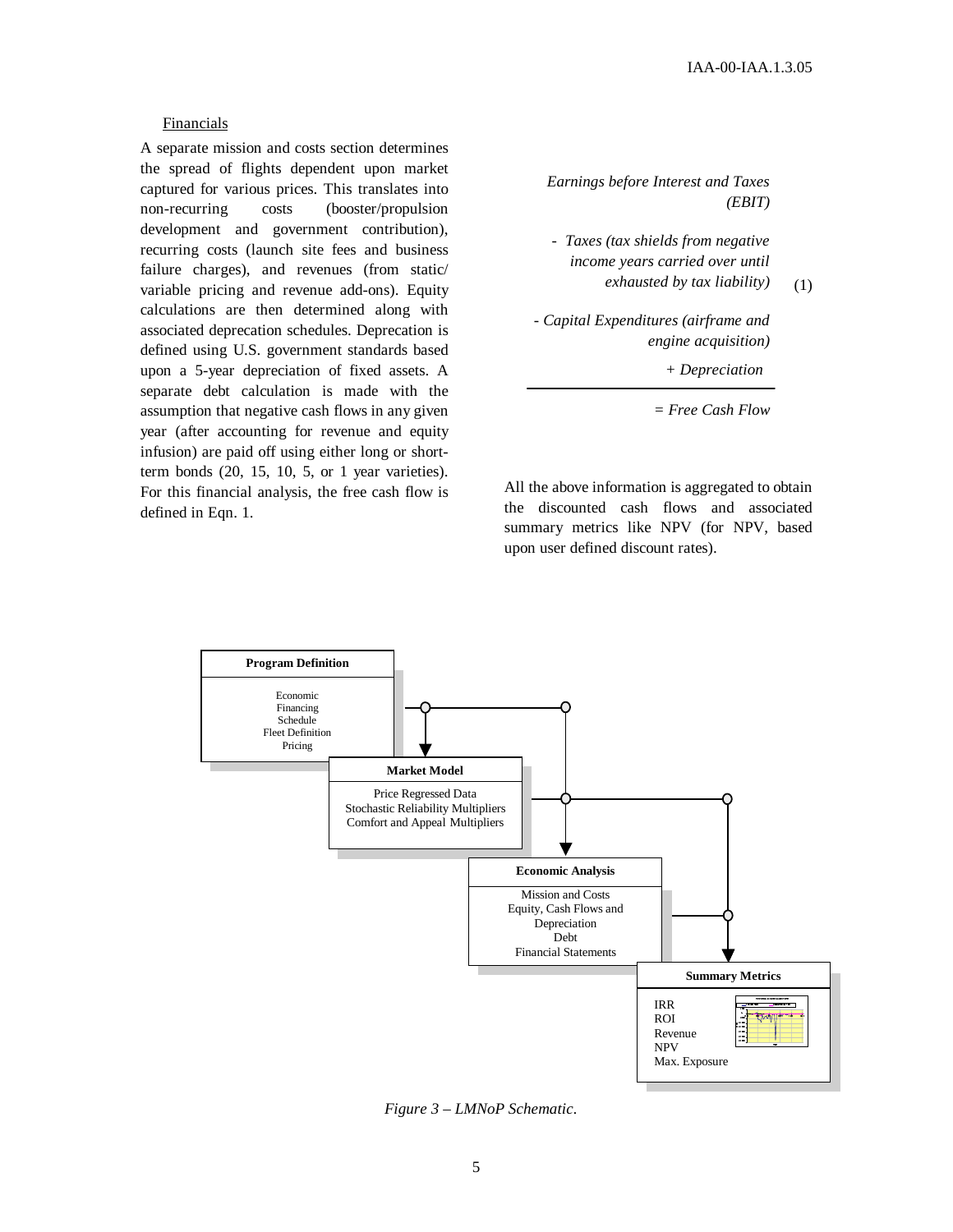#### Market Demand Model

The pre-adjusted market demand is based on a literature search. This search focused on survey results that specified launch market demand as a function of ticket price. It resulted in two market surveys that are used in LMNoP.

The primary source for market information is the Commercial Space Transportation Study conducted by a consortium of aerospace companies for the National Aeronautics and Space Administration (NASA.)<sup>5</sup> This provides information based on worldwide incomes and the likelihood of those with sufficient income interested in a space trip purchasing a ticket. This represents a more bottom-up approach. The second is a top-down approach by Nagatomo and Collins. <sup>6</sup> This provides market survey data to augment the CSTS information. All market information used is for worldwide demand.



*Figure 4 – Market Curves for LMNoP.*

This results in a population of results for each of the price points of the investigation. To account for this population spread, a normal distribution is fitted to the data at selected price crosssections. From this, the model interpolates the mean and variance of the normal distribution to obtain the probability distribution for the number of customers at a specified price. Then for each year of the simulation, a random member of that distribution is selected to be the number of

customers for that particular year. This results in a randomly fluctuating customer base for each simulation that tests the robustness of a project against changing market conditions.

This market information is then fed to the reliability and customer appeal modules for adjustment before it is sent to the life cycle cost model.

# Reliability Module

The reliability module contributes to LMNoP by placing a multiplier on the baseline customer demand information provided by the market module. When there are no failures, this multiplier is unity and there is no change to the remaining sections of LMNoP. Once a failure occurs, the module begins to modify the market demand as well as affect cash flow. Whether or not a failure occurs is modeled by a constant hazard rate for each year based on the number of flights in that year. There is no break-in period or age effects on reliability.

The most immediate impact of a failure in LMNoP is a fixed charge to the operating expenses of the company. This represents the liability associated with carrying members of the general public. This charge can be user-specified and should be in line with the expenses associated with an airline accident involving loss of life. The one time charge should be punitive enough so as to discourage reliability low enough to cause failure.

The second aspect of a launch failure is a complete shutdown of market demand and therefore flight operations while the cause of the failure is investigated and remedied. This period of time can be more than a year and significantly affects the profitability of a space tourism concept.

The third impact of a failure is a slow linear ramp-up in customer demand following a failure. This is designed to simulate the rebuilding of trust in the company over time after operating successfully.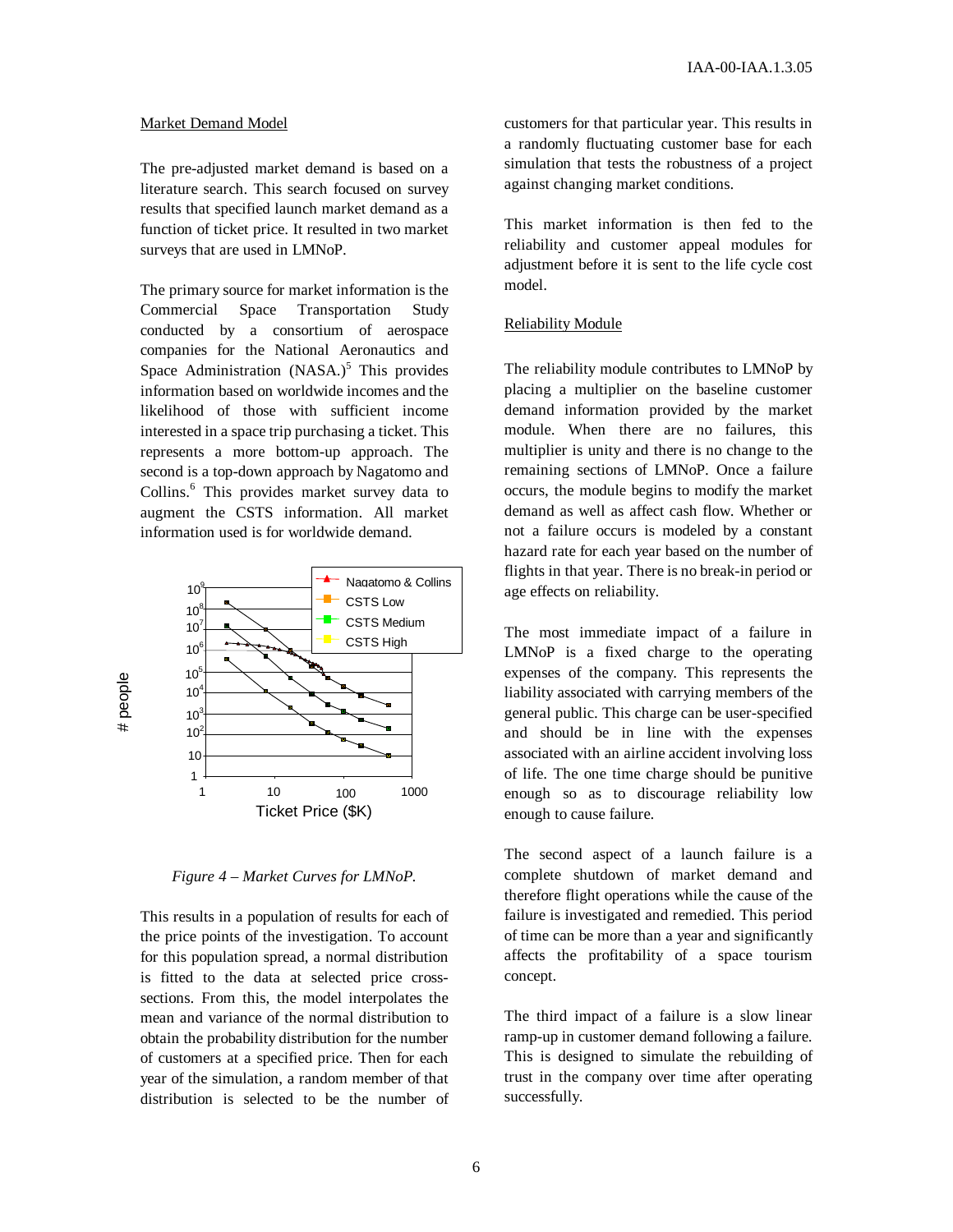The final impact of failure results from the possibility of a second failure during the rampup period. It is expected that this would completely obliterate public confidence in the project, driving market demand and therefore the flight rate of the project to zero. In LMNoP, this results complete business shutdown and halts life cycle cost analysis.

Fig. 3 shows an example of the market multiplier effect of a failure. There is a failure in year 25 and then another in year 30 during the recovery period. This is fatal to the business and the analysis of this case ends at that time.



*Figure 5 – Consequences of Failure.*

# Customer Appeal Market Multipliers

It is obvious that certain entertainment value factors of a space tour will increase desirability. LMNoP divides these factors into comfort, visibility, duration and availability. Unfortunately, the literature search did not reveal the quantitative effects of these intangible items on customer demand, so engineering judgment determined the values for each of these factors.

# Comfort

Comfort is divided into four categories, all directly modeled after airline comfort levels. Comfort level for this model is primarily defines by the amount of volume afforded each passenger. LMNoP recognizes the following categories of passenger comfort:

- Sub-Coach This level of comfort is less than that of the average Coach-level airline flight. There is a minimal amount of room with no amenities. This has a market multiplication factor of 0.5.
- Coach This level is the same as that for airline coach class, with the exception of food and beverage service. It is doubtful this will be possible during an earth-to-orbit ascent. This has a market multiplication factor of 1.0
- Business Class This offers more room than coach, with the possibility of flight crew service during extended flights. This has a market multiplication factor of 1.5.
- First Class This is everything a first class passenger might expect on a major airline. This has a market multiplication factor of 2.0.

# Visibility

Visibility provides a better passenger experience and affects the market model as follows:

- Multiple people per window  $-0.5$  times standard market.
- One window per person  $-1.0$  times standard market.
- One large window per person  $-1.5$  times standard market.
- "Glass ceiling" view 2.0 times standard market

# Duration

Duration of the flight also influences passenger experience and therefore affects the market as:

- Sub-Orbital  $-0.5$  times standard market
- Single Earth Orbit  $-1.0$  times standard market
- Multiple Earth Orbits  $-1.5$  times standard market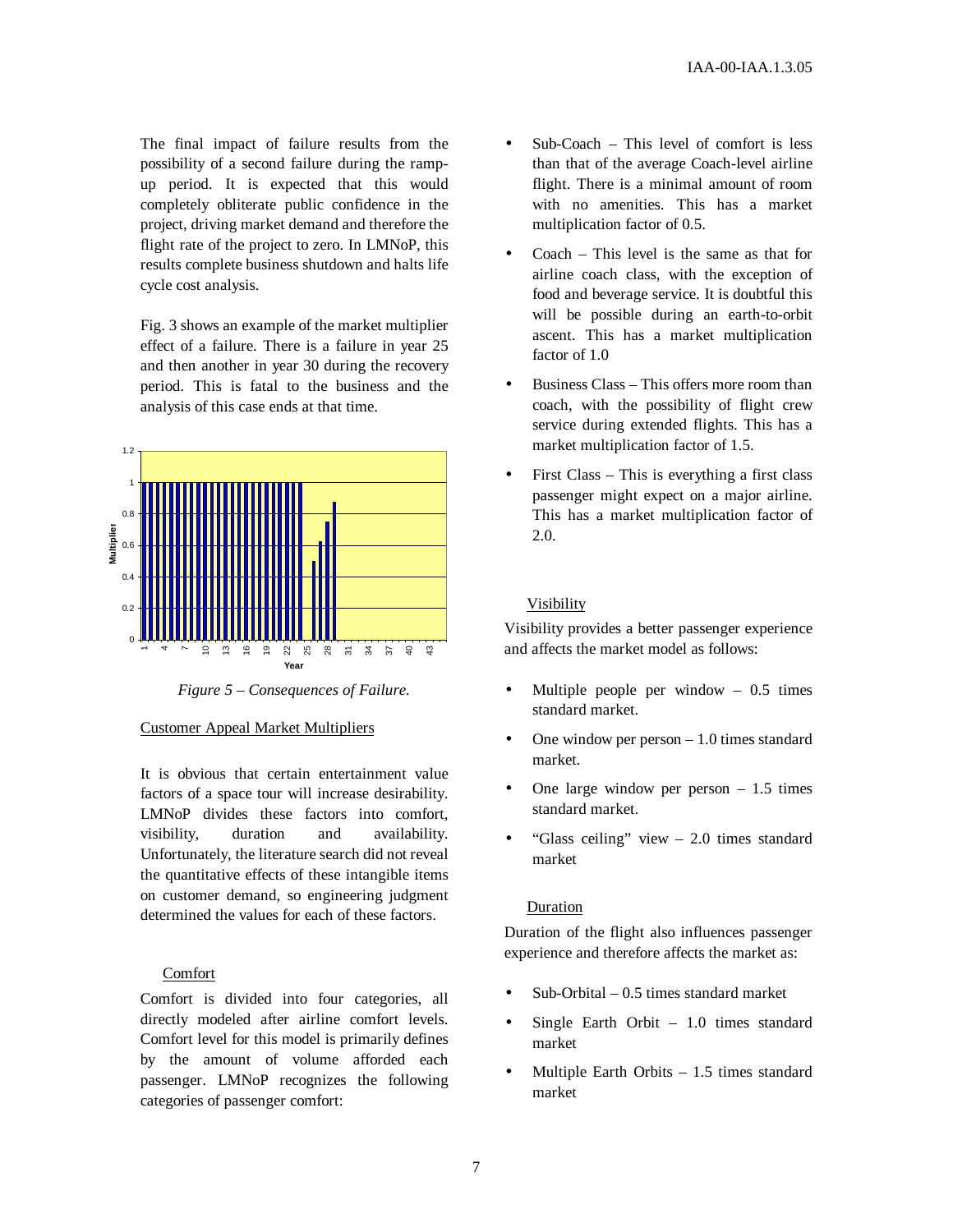Space Hotel  $-2$  times standard market

## **Availability**

The number of global launch sites can affect the market size for a space entertainment venture. Here it is assumed that 3 launch sites enables global market capture. This is based on the assumptions of the market surveys that make up the base global market model that the three main markets for space tourism will be Europe, North America and the Pacific Rim. A curve fit to the market capture for 1, 2 and 3 sites was extracted and this is used as a multiplier for the base market model. This given in Eqn. 2:

$$
0.57735\sqrt{Number\_sites} \tag{2}
$$

# CONCEPT RESULTS AND DISCUSSION

## **Overview**

To both test the LMNoP model and see where several concepts stand as far as their profitability in a space tourism environment, LMNoP was run on four concepts. They vary from currently flying (Soyuz) to many years into the future using a representative third generation launch vehicle concept. All analyze the business case for an owner/operator of some type of hardware component for carrying people into space.

## Soyuz Purchase

The Soyuz (Fig. 6) test is designed to test current space tourism opportunities using the LMNoP model. $7,8$ Because trips to Mir via Soyuz capsules are already being marketed to an elite clientele, this should give a relative idea of how our modeling technique would evaluate such a plan. The basic idea is to purchase a Soyuz flight for a fixed price for 3 passengers from the Russian government in exchange for an orbital flight for paying passengers. This is a low upfront investment space tourism strategy.



*Figure 6– Soyuz Spacecraft and Launch Vehicle. 8*

# Concept Assumptions

Soyuz was selected to represent using a current expendable launch vehicle in the space tourism market. Because it used existing technology DDT&E and TFU were assumed to be zero. Also, because there was no risk associated with developing a new launch system, the discount rate for calculating NPV was chosen as 15%, the lowest of all the candidate designs. The fee paid to the Russian government is assumed to be \$28M.

## Price Sweep

As is evident from Fig. 7, the optimal pricing strategy is largely determined by the price paid to the Russian government for the Soyuz launch. This optimal price is very close to the maximum of \$10M per passenger for the LMNoP market model. It is to be expected as the cost to the space tour company is \$9M per person on the flight. This profit margin does not compare well to the 15% discount rate. The price also means this is not the gateway to space for the average person.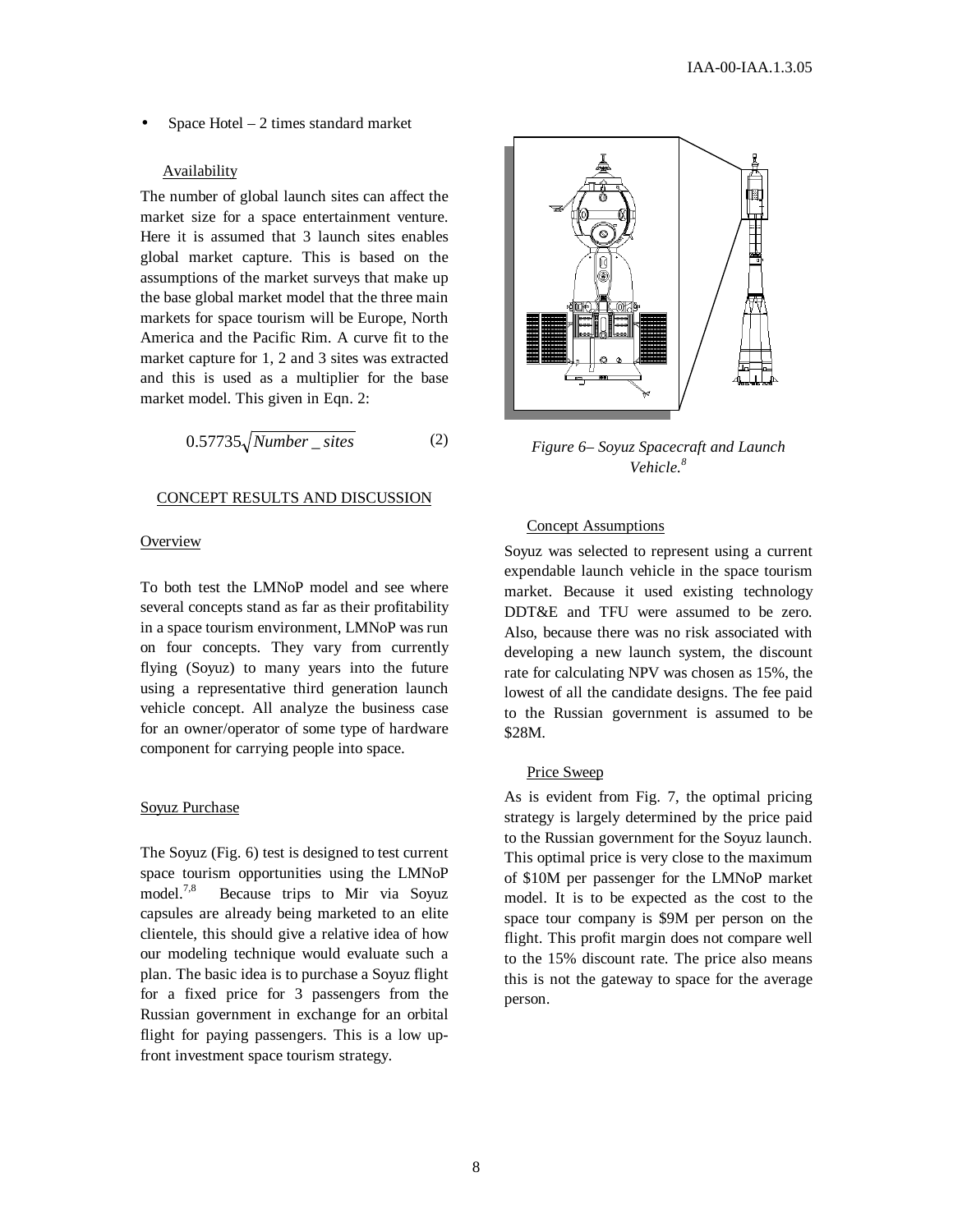

*Figure 7 - Price Sweep for Soyuz Purchase.*

## Reliability Sweep

Fig. 8 is a very interesting result. Here, the lower the reliability, the better the business case. This is because the project does better when it is driven out of business early by the failure model. Obviously, this should not be taken as encouraging low launch vehicle reliability, but it may indicate a proper time limit on this particular project. This trade was done for a constant \$10M ticket price.



*Figure 8 – Reliability Sweep.*

#### Sub-orbital Reusable Rocket

The inclusion of this vehicle is designed to test the feasibility of near-term sub-orbital Reusable Launch Vehicles (RLV's) at providing entertainment class space transportation. When compared to an orbital rocket of similar design, the sub-orbital rocket is much smaller, with lower up front and operating costs. It also performs a less stressful mission profile than a comparable orbital RLV.

# Concept Assumptions

This vehicle is an X-Prize-class 10 passenger sub-orbital reusable rocket. 9 It has one rocket engine for power and a wing-body configuration using kerosene for fuel and liquid oxygen for oxidizer. As it requires cargo aircraft transportation to return to the launch site, this amount is included in the launch site fee. It is important to note that this is a zero-order estimate and not a complete concept, but it should be representative of this class of vehicle. The engineering vehicle characteristics are given in Table 1.

# *Table 1 – Sub-Orbital Vehicle Characteristics*

| Parameter        | Value    |
|------------------|----------|
| Gross Weight     | 265 klb. |
| Dry Weight       | 35 klb.  |
| Vacuum Thrust    | 370 klb. |
| Sea Level Thrust | 330 klb. |
| Mass Ratio       | 6.80     |



*Figure 9 – Sub-Orbital Vehicle Three View.*

## Price Sweep

It is evident from Fig. 10 that there is an optimum price at around \$8M. This is not surprising since there is a recurring cost associated with this vehicle on the same order of magnitude as this ticket price.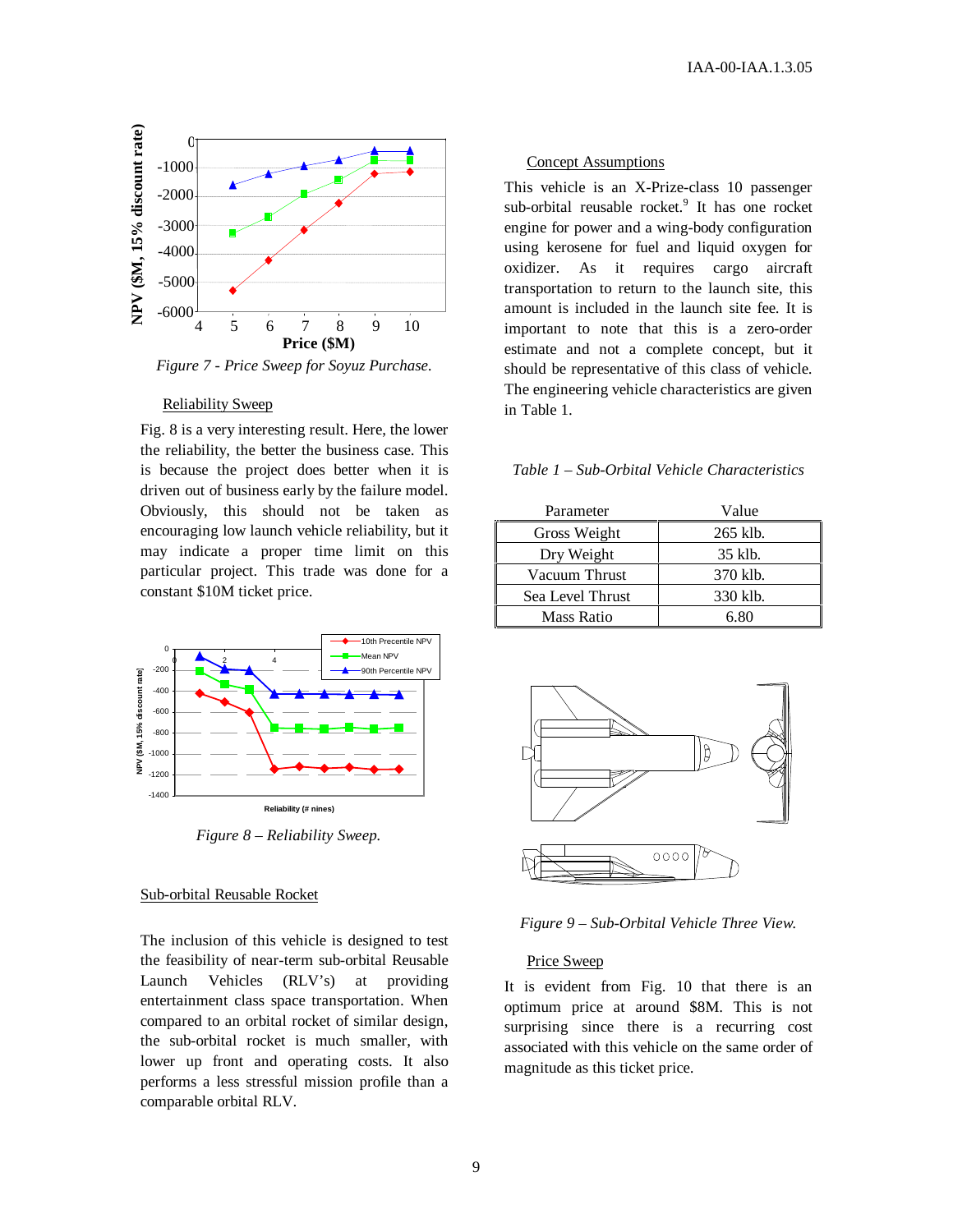

*Figure 10 – Price Sweep for Sub-Orbital Rocket.*



Reliability Sweep

# *Figure 11 – Reliability Sweep for Sub-Orbital Rocket.*

The reliability sweep at a constant ticket price of \$8M for this vehicle shows a more conventional set of curves than that of the Soyuz purchase plan. It appears that a vehicle of this type will need 99.99% (four nines) reliability in order to avoid economic penalties for failure. All three confidence levels seem to follow the same trend.

## Second Generation RLV Add-on Module

There is a chance that in the near future, there will be a commercial RLV with the capability to return payload from orbit. If the reliability of this RLV is high enough, a low cost option for space tourism might be to use this existing platform with the addition of a passenger pod, or SpaceCab. This concept represents minimal upfront cost with low recurring cost for an orbital vehicle.

#### Concept Assumptions

SpaceCab uses a  $2<sup>nd</sup>$  Generation (RLV) to carry a specially designed passenger cabin in its payload bay, similar to the way the Space Lab module rides in the payload bay of the Space Shuttle. The defining characteristics for this module are the number of passengers and total time on internal power. The number of passengers is determined by a gross mass constraint of 40 klb., the estimated payload capacity of a typical  $2<sup>nd</sup>$ Generation RLV concept. Based on these weights, development costs are estimated at 912 M\$ DDT&E and 208 M\$ TFU. Because of this additional financial risk, the discount rate is 20%.



*Figure 12 – Three View of Example Space Cab.*

#### Price Sweep

The pricing information for the SpaceCab in Fig. 13 concept seems to indicate the higher, the better. From this graph, an optimum ticket price of \$10M is selected. This is partly due to its positive NPV and partly due to it low NPV variance.



*Figure 13 – Price Sweep of RLV Add-on Module.*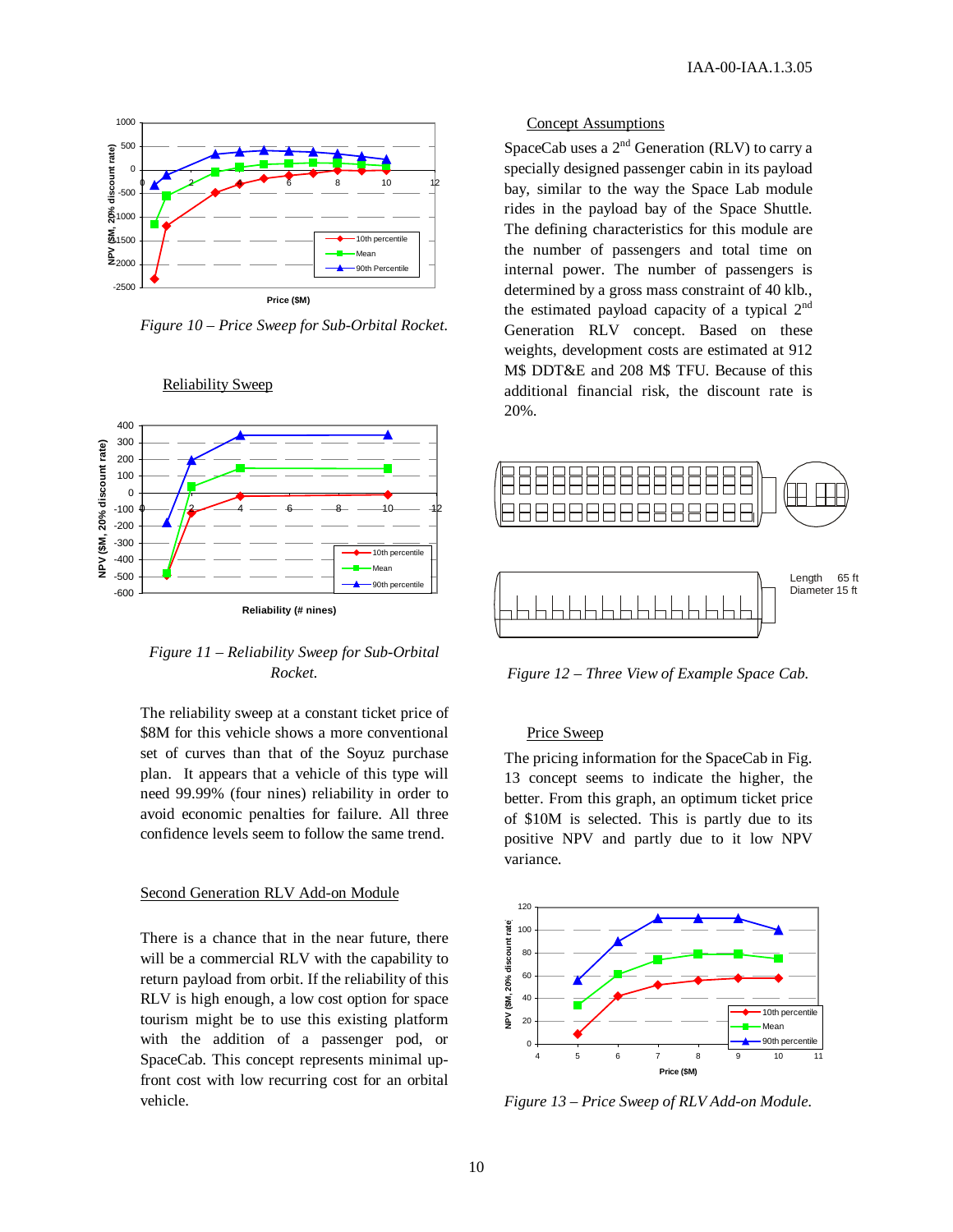## Reliability Sweep

The curves for reliability in Fig. 14 show that the concept is fairly insensitive to the possibility of failure. This is most likely due to its low flight rate and high ticket price. Only when the chance of failure is greater than one percent does the NPV begin to suffer.



*Figure 14 - Reliability Sweep of RLV Add-On Module*

# Third Generation Dedicated RLV

An advanced third generation RLV was tested to determine how well a dedicated space tourism vehicle designed to ferry passengers to and from low earth orbit would fare economically. This vehicle has a considerable non-recurring cost with low recurring cost. It also has a high level of customer appeal, which helps the market demand.

## Concept Assumptions

Here a modified third generation launch vehicle (Fig. 15) is considered.<sup>10</sup> It is an RBCC-engined SSTO vehicle with horizontal takeoff and landing capability. It is assumed to be the transportation segment of an orbiting space hotel project and therefore has more market appeal than a simple orbital vehicle.

For the business analysis in LMNoP, an owner/operator is assumed for the launch vehicle and the passengers pay the transportation segment of their journey independently from the hotel stay. This somewhat isolates the business plan for the shuttle from the business plan for the hotel.



*Figure 15 – Advanced RLV Three View*

#### Price Sweep

To get an idea of far future business opportunities, an advanced RLV concept was analyzed with LMNoP across a range of prices. Apparently, the low recurring cost estimate for this vehicle was not enough to overcome the high nonrecurring costs. This vehicle loses money for all price ranges relative to a 25% discount rate.



*Figure 16– Price Sweep of Advanced RLV*



#### Reliability Sweep

*Figure 17 – Reliability Sweep of Advanced RLV*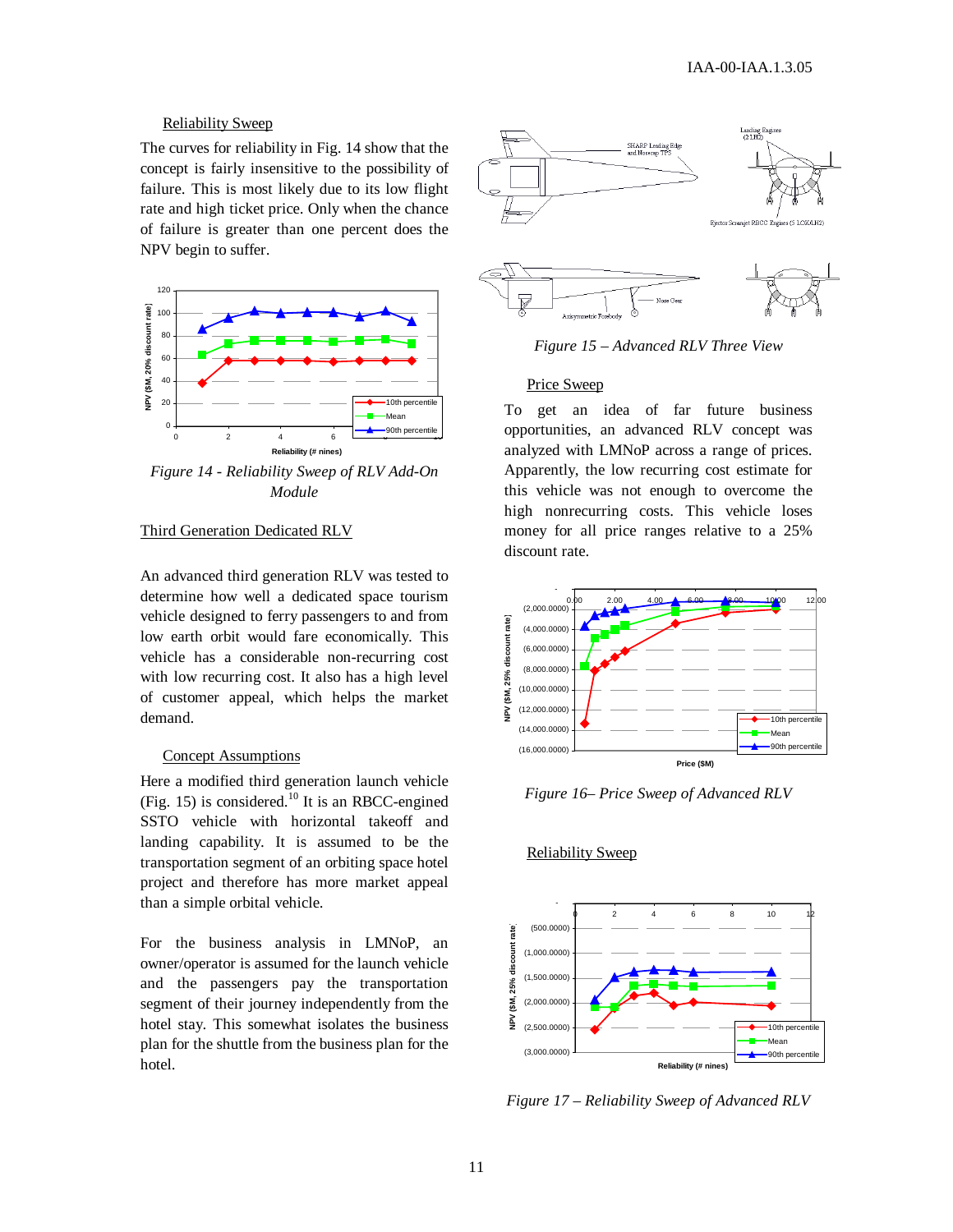At the constant price of \$8M, it does not appear that the reliability required is any different from any other vehicle in this price range. Fig. 17 shows there is again a significant penalty for going below 99%, but reliability above that is more than able to support the flight rate.

# ECONOMIC PARAMETER SCREENING ARRAY

## Purpose

To determine the economic drivers for a successful space tourism business, a screening array was conducted on the inputs to LMNoP. These include the vehicle performance and cost characteristics as well as the business scheduling information, such as the amount of time for DDT&E and time to build the first vehicle. This test yields valuable information regarding where cost cutting efforts should be directed in commercial RLV technology for space tourism.

## Procedure

The screening array used for this test was a 32 run, 2 level fractional factorial design for 24 variables. This test yields unconfounded first order effect information with a small number of highly confounded second order effects. The final effect test was run both with and without the two level effects and showed little difference in the magnitude and ordering of the driving factors. This indicates that there is probably little interaction between the input variables.

The primary ranking criterion is the 80% confidence-level on NPV. This was chosen because it is a conservative measure of the profitability of the project being screened.

# Variables

The inputs variables for the screening arrays and a brief definition of each are described below:

- Engine TFU The theoretical first unit (TFU) cost of the first operational engine of the vehicle program. This value is irrespective of any learning curve effect.
- Engine Life The number of total flights before replacement of an engine on the vehicle is necessary.
- Engines/ airframe (AF) The number of engines per airframe for the vehicle.
- Equity market access count The number of rounds (years) during the life of the program when equity in the commercial entity is sold. Financing is accomplished by selling common stock or preferred stock to investors.
- Capital on hand The amount of capital possessed by the company at the beginning of the project. This value is irrespective of the project being evaluated for investment.
- Tax Rate The governmental tax rate on the commercial entity's net income.
- Interest Rate The basic value of the interest rate for long-term debt for the commercial entity (cost of debt capital).
- Equity financing frequency The number of years from one round of equity financing to the next (if multiple offerings are desired) starting from the second round of equity financing.
- Equity-offering amount The amount of equity in the commercial entity sold in each round (year) of financing.
- Fixed SG&A expense Balance sheet item, which combines base salaries, commissions, and travel expenses for executives and salespeople, advertising costs, and payroll expenses per year.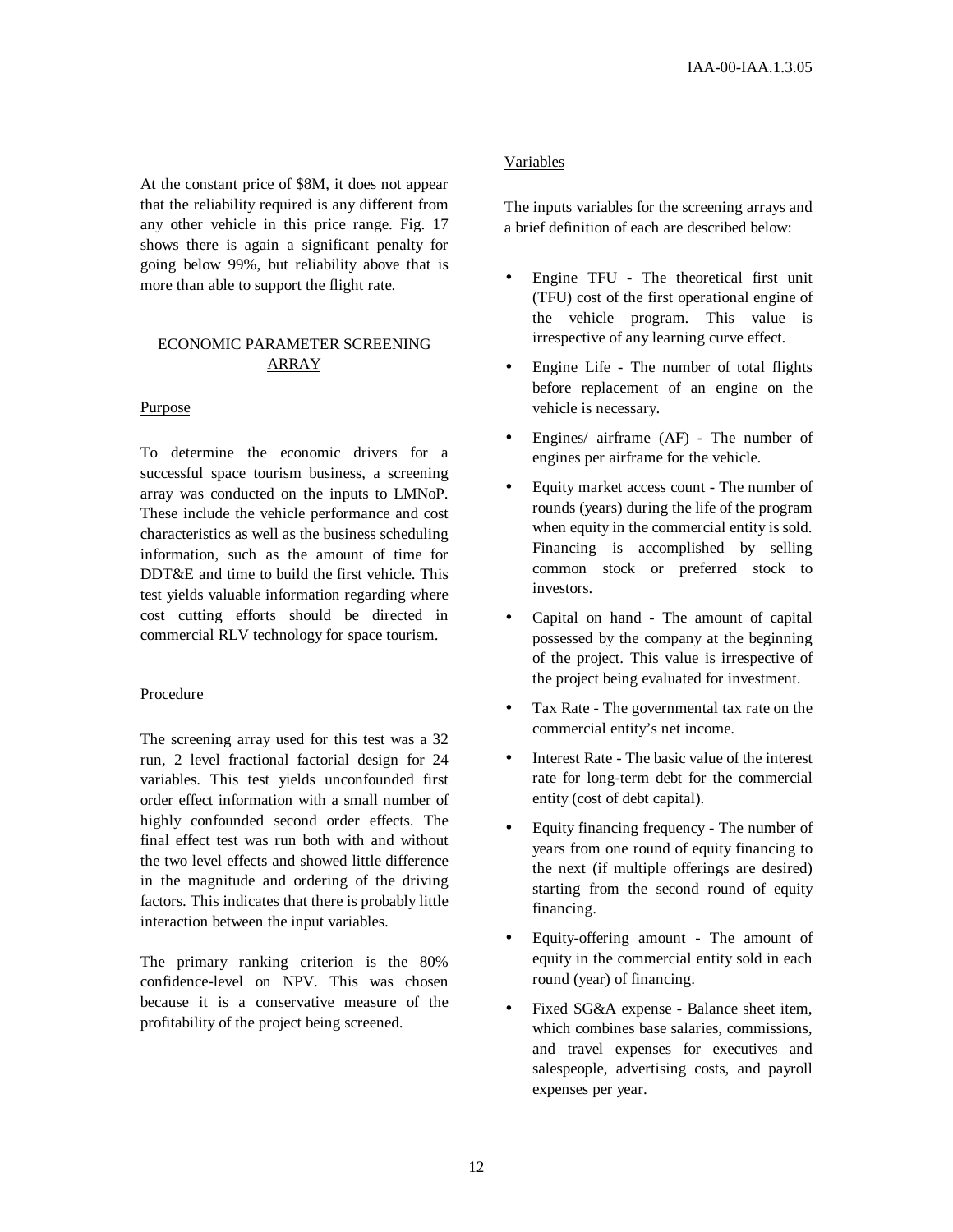- Variable SG&A expense Balance sheet item, which combines incremental salaries, commissions, and travel expenses for executives and salespeople, advertising costs, and payroll expenses per launch.
- Time for DDT&E The number of years required for the vehicle airframe / engine design, development, testing, and evaluation (DDT&E).
- Time from Production to IOC The number of years from start of initial rate vehicle airframe and engine production to initial operating capability (IOC).
- Time to depreciate fixed assets The number of years used to depreciate all fixed assets in the program.
- Passengers per Launch The passenger capability of the vehicle.
- Reliability The overall system reliability of the vehicle (includes airframe and engine.)
- AF life The number of total flights before replacement of the airframe on the vehicle is necessary.
- Turn around time (TAT) The number of elapsed days it takes for a vehicle returning from a mission to be recycled in preparation for the next launch.
- Time in flight (TIF) The number of elapsed days for a typical vehicle mission.
- AF DDT&E The cost for design, development, testing, and evaluation (DDT&E) of the airframe of the vehicle.
- AF TFU The theoretical first unit (TFU) cost of the first operational airframe of the vehicle program.
- Engine DDT&E The cost for design, development, testing, and evaluation (DDT&E) of the engine of the vehicle.
- Add-on contribution per launch The additional revenue per launch obtained through non-primary sources.
- Customer Appeal Multiplier placed on baseline market demand to account for

factors such as comfort, flight duration and visibility

# Vehicle Test Variable Ranges

For the test on the near term sub-orbital and third generation orbital RLV's, the variables described in the variables section were used. All monetary values are for fiscal year 2000 (FY2000.) Their levels for these tests were as follows:

*Table 2 – Settings for Sub\_Orbital RLV Screening Array*

| Variable                   | Low         | High           |
|----------------------------|-------------|----------------|
| Engine TFU                 | <b>\$6M</b> | \$10M          |
| Engine Life                | 75 flts.    | 125 flts.      |
| Engines per AF             | 1           | 2              |
| Equity market offerings    | 2           | 4              |
| Capital on hand            | \$1.5B      | \$2.5B         |
| Tax rate                   | 0%          | 37.5%          |
| Interest rate              | 7.5%        | 12.5%          |
| Equity financing offerings | 2           | $\overline{4}$ |
| Fixed SG&A expense         | \$22.5M     | \$37.5M        |
| Variable SG&A expense      | \$100K      | \$1M           |
| DDT&E duration             | 2 years     | 4 years        |
| Time for production        | 1 year      | 2 years        |
| Time to depreciate assets  | 3 years     | 7 years        |
| Passenger Capacity         | 8           | 12             |
| Vehicle Reliability        | 0.99        | 0.9999         |
| Airframe life              | 375 flts.   | 625 flts.      |
| Turnaround time            | 5 days      | 7 days         |
| Time in flight             | $0.5$ days  | 1 day          |
| Airframe DDT&E             | \$2.25B     | \$3.75B        |
| Airframe TFU               | \$750M      | \$1.25B        |
| Amount at equity offering  | \$375M      | \$625M         |
| Engine DDT&E               | \$0M        | \$0.1M         |
| Advertising fee            | \$0         | \$0.5M         |
| Market Appeal Factor       | 0.25x       | 0.5x           |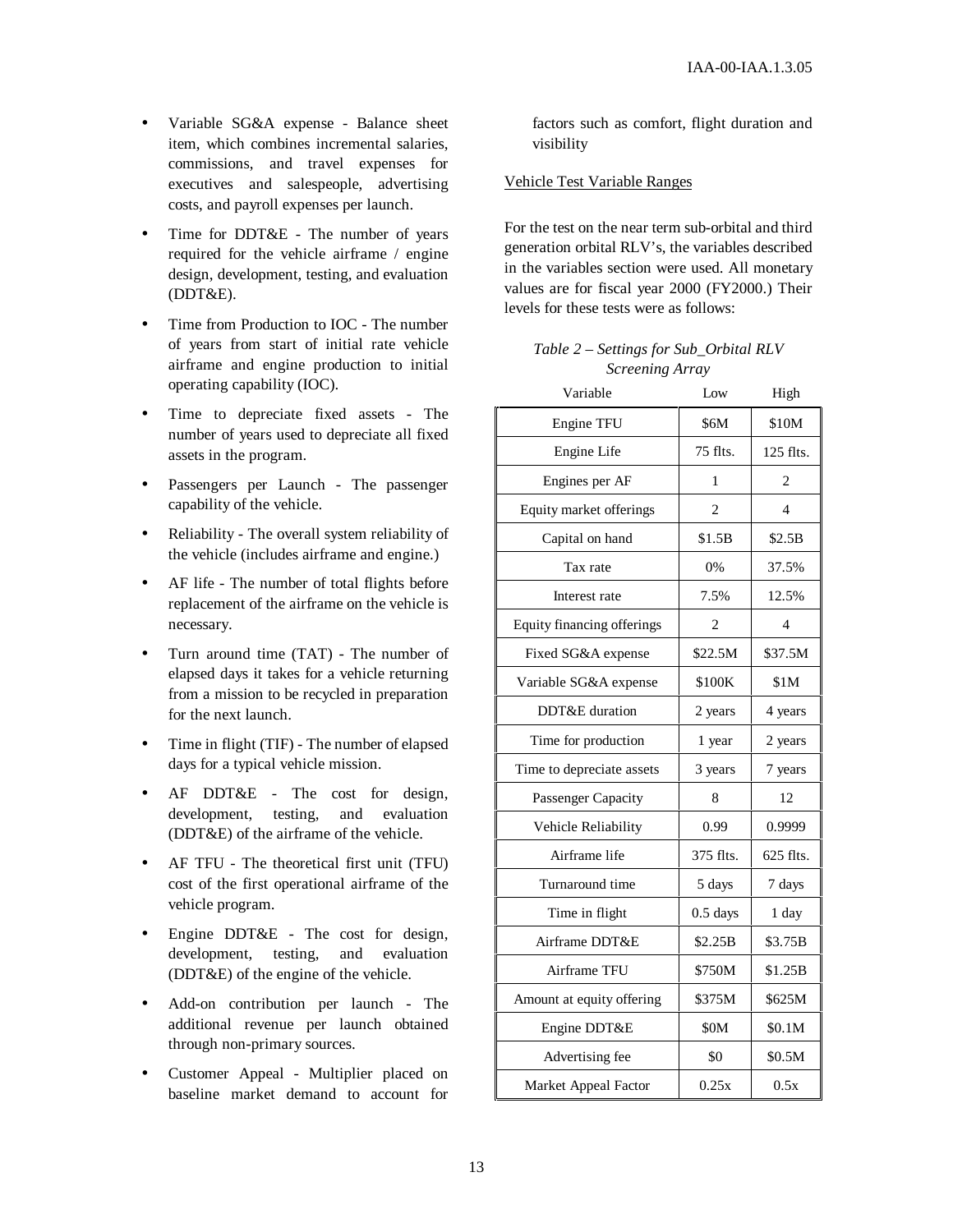# *Table 3 – Variable Settings for Advanced RLV Screening Array*

| Variable                   | Low            | High                     |
|----------------------------|----------------|--------------------------|
| Engine TFU                 | \$62M          | \$104M                   |
| Engine Life                | 375 flts.      | $625$ flts.              |
| Engines per AF             | 4              | 6                        |
| Equity market offerings    | $\overline{c}$ | 4                        |
| Capital on hand            | \$1.5B         | \$2.5B                   |
| Tax rate                   | 0%             | 37.5%                    |
| Interest rate              | 7.5%           | 12.5%                    |
| Equity financing offerings | 2              | $\overline{\mathcal{L}}$ |
| Fixed SG&A expense         | \$22.5M        | \$37.5M                  |
| Variable SG&A expense      | \$100K         | \$1M                     |
| DDT&E duration             | 3 years        | 5 years                  |
| Time for production        | 1 year         | 2 years                  |
| Time to depreciate assets  | 3 years        | 7 years                  |
| Passenger Capacity         | 23             | 27                       |
| Vehicle Reliability        | 99.9%          | 99.9999<br>%             |
| Airframe life              | 750 flts.      | 1250 flts.               |
| Turnaround time            | 5 days         | 7 days                   |
| Time in flight             | 1 day          | 3 days                   |
| Airframe DDT&E             | \$5.78B        | \$9.63B                  |
| Airframe TFU               | \$1.1B         | \$1.8B                   |
| Amount at equity offering  | \$375M         | \$625M                   |
| Engine DDT&E               | \$333M         | \$368M                   |
| Advertising fee            | \$0            | \$0.5M                   |
| Market Appeal Factor       | 2x             | 8x                       |

# Results

# Sub-orbital Reusable Rocket Variable Effects

The results for the sub-orbital RLV effect screening are interesting. As expected, the cost and scheduling variables are quite important to the response. However, the major player is the government tax rate. This is likely due to the fact that the bottom value of the experiment design for this variable was zero percent. Zero tax rate would reflect a potential tax-free policy for space tourism enterprises to help the industry get started. It is important to note that these rankings depend a great deal on the area of the design space being explored.



*Figure 18– Pareto Plot for 80% Confidence NPV for Sub-Orbital RLV*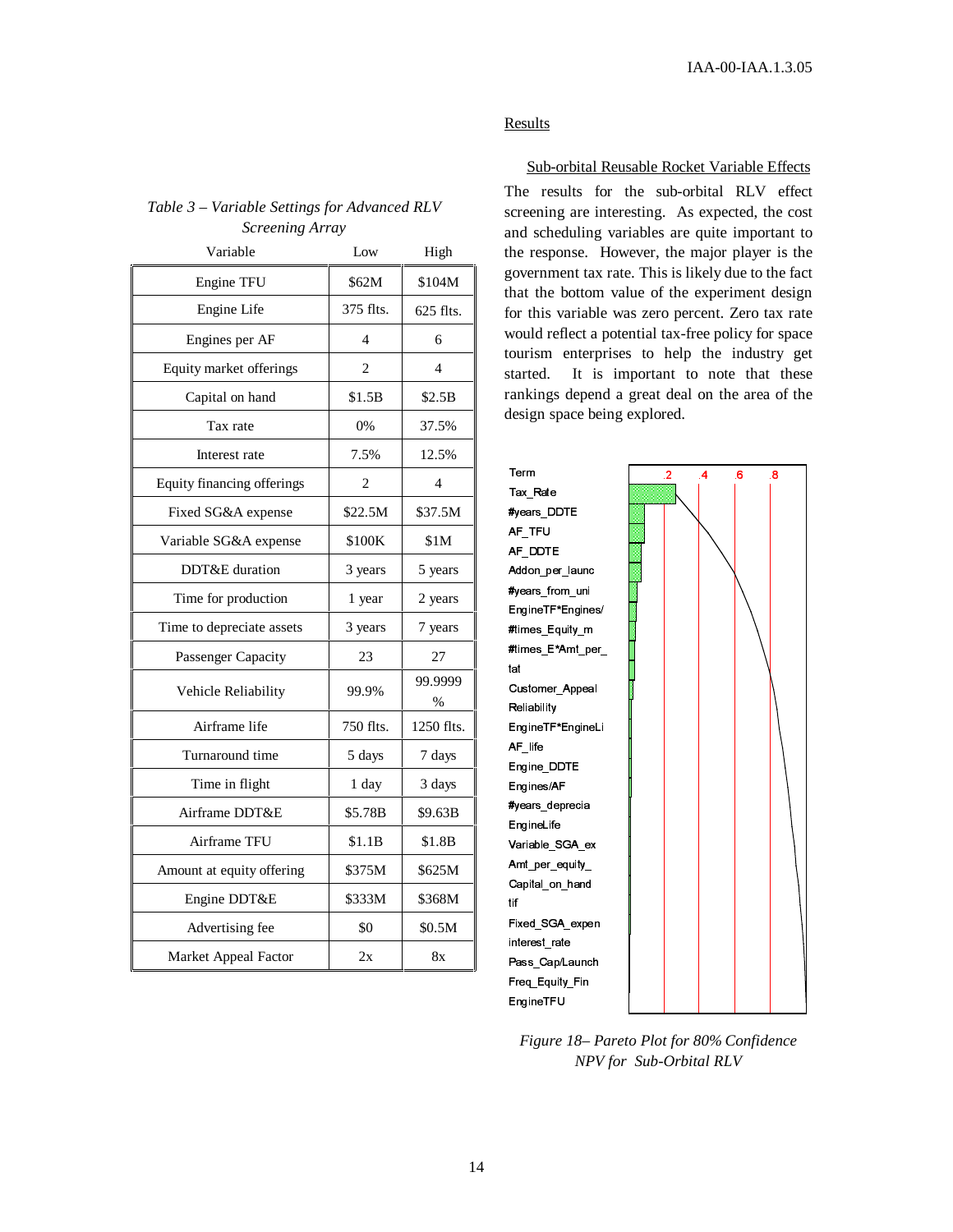Looking subjectively at this Pareto plot, the major variable players are:

- Tax rate
- Number of years for DDT&E
- Airframe TFU
- Airframe DDT&E
- Add-on revenue per launch
- Number of years from unit production to IOC
- Engine TFU

Engine TFU must be considered because of its interaction with engines per airframe. This information will serve as a guideline when conducting the space tourism economic goal search.

# Third Generation RLV Variable Effects

The advanced RLV has customer appeal as its major factor. This translates to increased importance of the market prediction model variance for this concept. It should be noted that the overall effect of Engines/AF is to change the cost values for the engines. Therefore, the importance of all these variables can be considered linked.

Again looking subjectively at the Pareto plot, the major drivers are:

- Customer appeal
- Engines per airframe
- Number of years for DDT&E
- Engine TFU
- Turn around time
- Number of years from unit production to IOC

Most of the other effects are likely due to noise.



*Figure 19 – Pareto Plot for 80% Confidence NPV for Advanced RLV*

# PRIORITIZED GOALS FOR SELECTED **CONCEPTS**

#### Procedure

For this part of the research, the variable inputs of LMNoP are changed until a viable space tourism project is attained (defined as 80% confidence of positive NPV.) This is done for the purpose of identifying an example of what cost goals will result in a viable project. Of course, it must be said the settings that result in a viable vehicle are not unique.

This is done for two vehicle projects. The first is the near term technology sub-orbital rocket from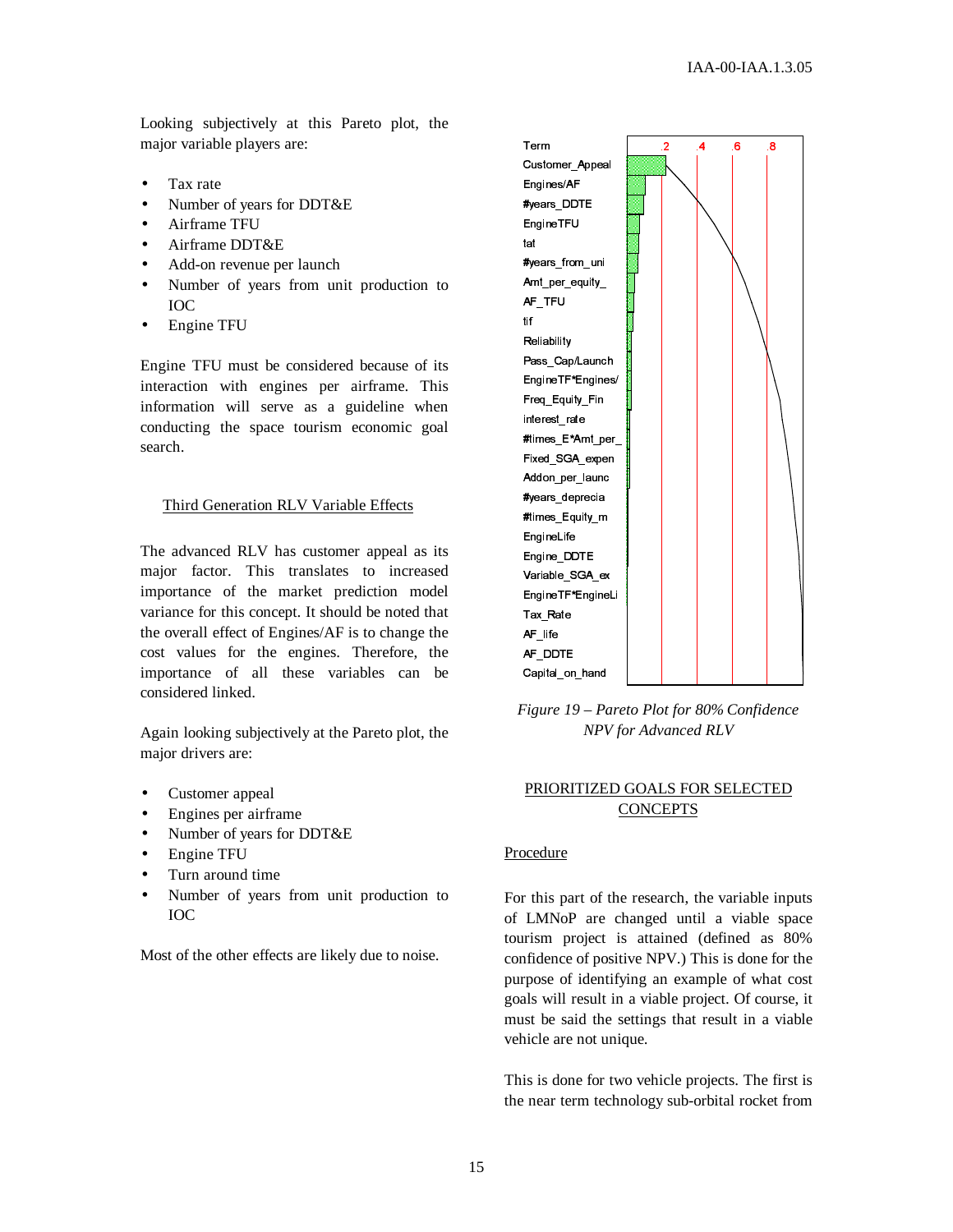the screening array. This viability search is based on changing the variable values from their baseline values. This is possible because of the near feasibility of the screening array results.

The test for the far term vehicle is somewhat different. Using contemporary estimates, the economic parameters for this vehicle were insufficient to yield a workable concept. This means the results of the screening array are not valid for this low price, high flight rate scenario.

#### Sub-Orbital Rocket

#### Problem Statement

In order to ensure a reasonable final set of design variables, an error function (Eqn. 3) has been introduced. This function includes a reasonable range for each variable to make sure that each term is weighted properly.

$$
Error = \sum_{all \text{ var } tables} \left( \frac{Variable\_setting - baseline}{Reasonable\_min - Reasonable\_max} \right)^2 \quad (3)
$$

Using this, the problem statement for this part of the research is to minimize the Error function while maintaining a viable design. To be viable, all of the input variable settings must be physically possible and the 80% confidence level of NPV must be positive.

The variable set for this problem can be inferred from the results in Table 4.

#### Results

Several large changes from the initial baseline values were required to attain a positive NPV for 80% of the cases. The largest adjustment was the Capital on hand. Higher capital on hand tended to lower the spread on NPV by reducing the chances of having financing costs dominate the LCC.

| Table 4 – Variable Setting Results of Goal |  |
|--------------------------------------------|--|
| Analysis for Sub-Orbital RLV.              |  |

| Variable            | <b>Baseline</b> | Final                 |
|---------------------|-----------------|-----------------------|
| Engine TFU          | \$8M            | \$6M                  |
| Capital on hand     | \$2B            | \$5B                  |
| Tax Rate            | 30%             | $0\%$                 |
| Interest Rate       | 10%             | 7.5%                  |
| DDT&E duration      | 3 years         | 3 years               |
| Production duration | 1 year          | 1 year                |
| Reliability         | 99%             | 99.9%                 |
| Airframe DDT&E      | \$3B            | \$1B                  |
| Airframe TFU        | \$1B            | \$200M                |
| Add-on Contribution | $$0 /$ flt.     | $$1M / flat$ .        |
| Customer Appeal     | Sub-coach       | 1 <sup>st</sup> class |

Fig. 20, the final distribution of NPV, shows a large spread, but 80% of the distribution is positive. This shows that if these cost goals can be met, there is a high probability of a project like this succeeding.



*Figure 20 – Final Distribution of NPV for Sub-Orbital Rocket.*

# Third Generation RLV

The baseline values for the third generation RLV did not provide any chance for this concept to become feasible. Therefore, an example using the assumption of low ticket price as well as airline-like operations and recurring cost was run as an example goal for this market segment.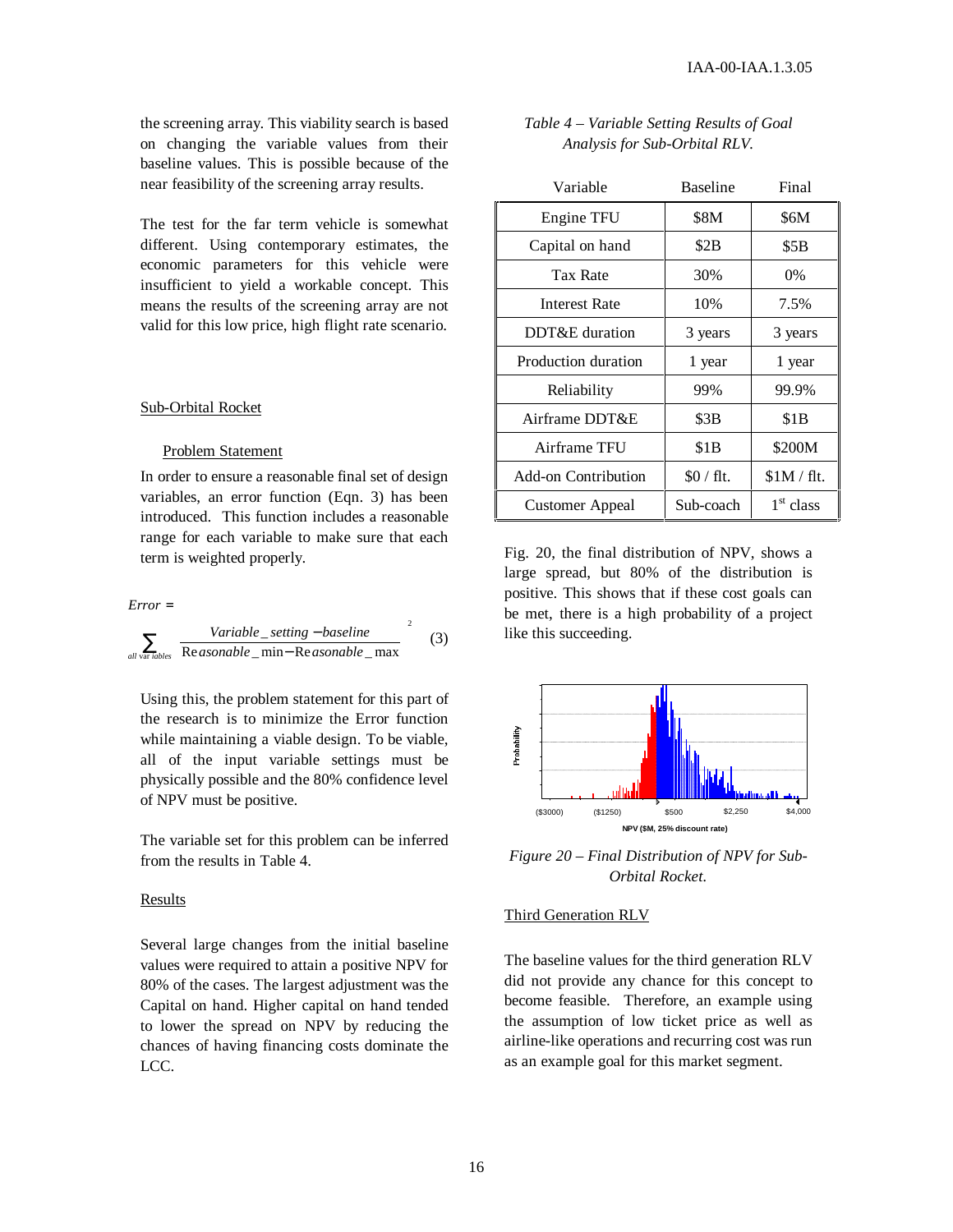# Assumptions

To attempt to simulate the performance of a farfuture space tour airline, some rather optimistic assumptions were made. These are documented below in Table 5. All dollar values are for FY2000.

# *Table 5 – Third Generation RLV Optimistic Assumptions*

| Variable               | Setting                                   |  |
|------------------------|-------------------------------------------|--|
| Airframe DDT&E         | \$20B                                     |  |
| Airframe TFU           | \$100M                                    |  |
| Engine DDT&E           | \$3B                                      |  |
| Engine TFU             | \$20M                                     |  |
| <b>Recurring Cost</b>  | \$10,000 per flight                       |  |
| Engines per airframe   | 4                                         |  |
| Reliability            | 99.999999%                                |  |
| Airframe & Engine Life | 3,000 flights                             |  |
| Fixed SG&A expenses    | \$15M per year                            |  |
| Variable SG&A expenses | \$10,000 per flight                       |  |
| Turn around time       | $0.1$ days                                |  |
| Time in flight         | $0.5$ days                                |  |
| Launch site fee        | \$10,000 per flight                       |  |
| <b>Customer Appeal</b> | 1 <sup>st</sup> class w/ Orbital<br>Hotel |  |
| Capital on hand        | \$10B                                     |  |
| <b>Ticket Price</b>    | \$15,000 per seat                         |  |
| Passenger Capacity     | 27                                        |  |
| <b>Tax Rate</b>        | 30% per year                              |  |
| <b>Inflation Rate</b>  | 3% per year                               |  |
| Cost of failure        | \$200M                                    |  |

# Results

Fig. 21 shows that the assumptions above do provide for the possibility of a viable vehicle according to the requirements of this test. However, the variance of the NPV is so large that it is still uncertain whether this business will be boom or bust.



*Assumptions*

The area to the left of the line in Fig. 19 has negative NPV while the area to the right has positive. The integrated probability of positive NPV is 60%. An advanced RLV just for space tourism appears to be quite a gamble.

# **CONCLUSIONS**

The conclusions of this research cover the areas of feasibility and technology areas for future concentration. These should be considered as recommendations.

- 1. Space tourism as a concept could be feasible. With maturation of certain technologies, there might be a concept capable of supporting a feasible space tourism business.
- 2. Large leaps in cost metrics will be required to make space tourism a reality for the average person. This type of operation requires truly airline-like operation, something out of reach for current launch vehicle approaches.
- 3. Design and construction cycle times are important to the feasibility of the concepts observed here. This means that advanced design and construction planning techniques are just as important as other technologies to the success of space tourism.
- 4. Government policy is vital to the growth of this industry. Incubation policies are important to the near term industries, while